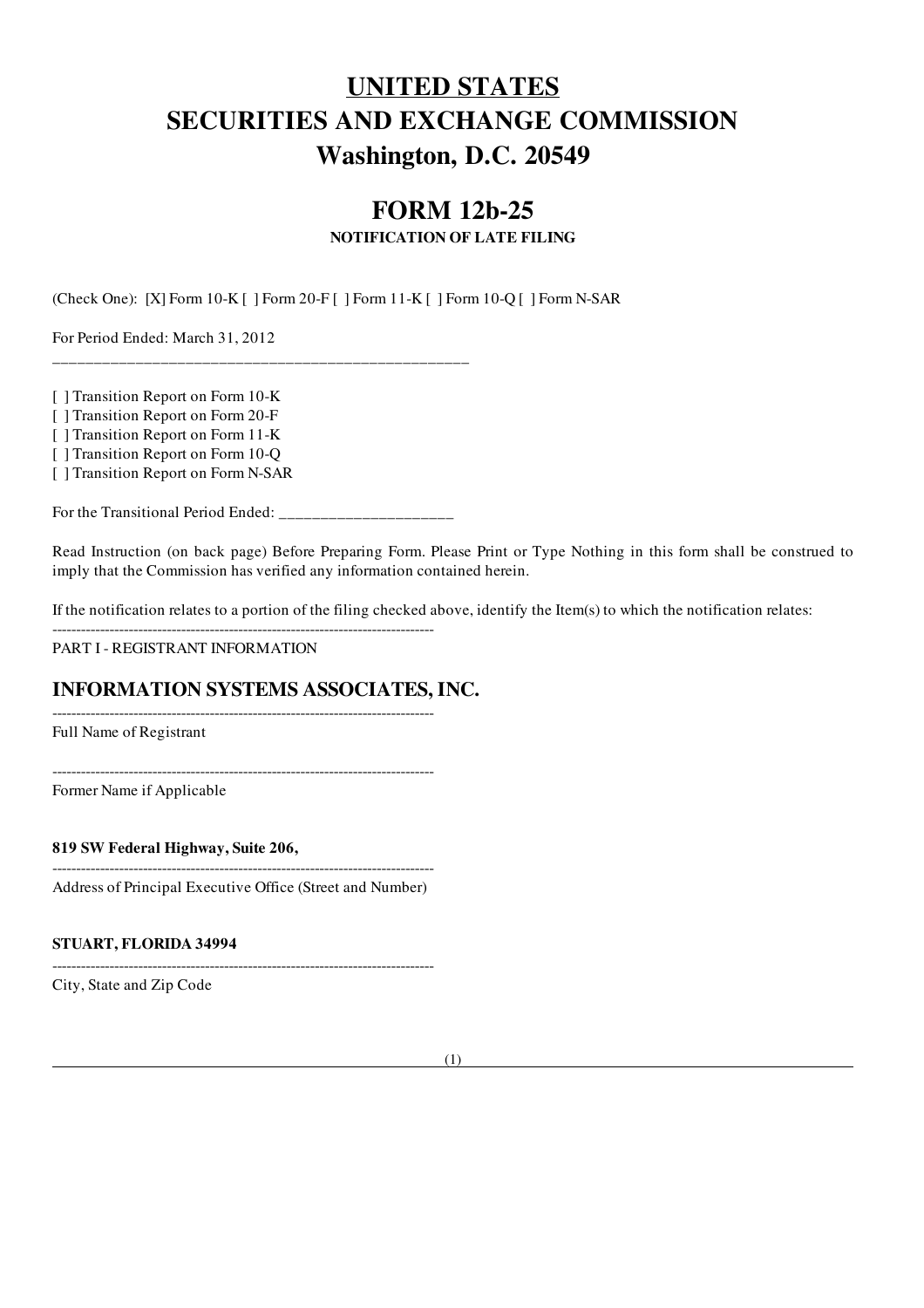#### PART II - RULES 12b-25(b) AND (c)

If the subject report could not be filed without unreasonable effort or expense and the registrant seeks relief pursuant to Rule 12b-25(b), the following should be completed. (Check box if appropriate)

- | (a) The reasons described in reasonable detail in Part III of this form
- | could not be eliminated without unreasonable effort or expense;
- [X] | (b) The subject annual report, semi-annual report, transition report on
	- | Form 10-K, Form 20-F, 11-K or Form N-SAR, or portion thereof, will be

| filed on or before the fifteenth calendar day following the

| prescribed due date; or the subject quarterly report of transition

| report on Form 10-Q, or portion thereof will be filed on or before

| the fifth calendar day following the prescribed due date; and

- | (c) The accountant's statement or other exhibit required by Rule
- | 12b-25(c) has been attached if applicable.

#### PART III - NARRATIVE

State below in reasonable detail the reasons why Forms 10-K, 20-F, 11-K, 10-Q, N-SAR, or the transition report or portion thereof, could not be filed within the prescribed time period.

INFORMATION SYSTEMS ASSOCIATES, INC. (the "Company") is still awaiting third party documentation in order to properly prepare a complete and accurate Form 10-K. The Company has been unable to receive this data in a timely manner without unreasonable effort and expenses. For the foregoing reason, the Company requires additional time in order to prepare and file its annual report on Form 10-K for the year ended March 31, 2012.

The Company does not expect significant changes in its results from operations and earnings from the corresponding period ended December 31, 2011.

(Attach Extra Sheets if Needed)

#### PART IV - OTHER INFORMATION

(1) Name and telephone number of person to contact in regard to this notification.

| Joseph P. Coschera | $(772)$ 403-2992   | Chief Executive Officer |
|--------------------|--------------------|-------------------------|
| (Name)             | (Telephone Number) | Title)                  |

- (2) Have all other periodic reports required under Section 13 or 15(d) of the Securities Exchange Act of 1934 or Section 30 of the Investment Company Act of 1940 during the preceding 12 months or for such shorter period that the registrant was required to file such report(s) been filed? If answer is no, identify report(s). [X] Yes [ ] No
- (3)Is it anticipated that any significant change in results of operations from the corresponding period for the last fiscal year will be reflected by the earnings statements to be included in the subject report or portion thereof? [ ] Yes [X] No

If so, attach an explanation of the anticipated change, both narratively and quantitatively, and, if appropriate, state the reasons why a reasonable estimate of the results cannot be made.